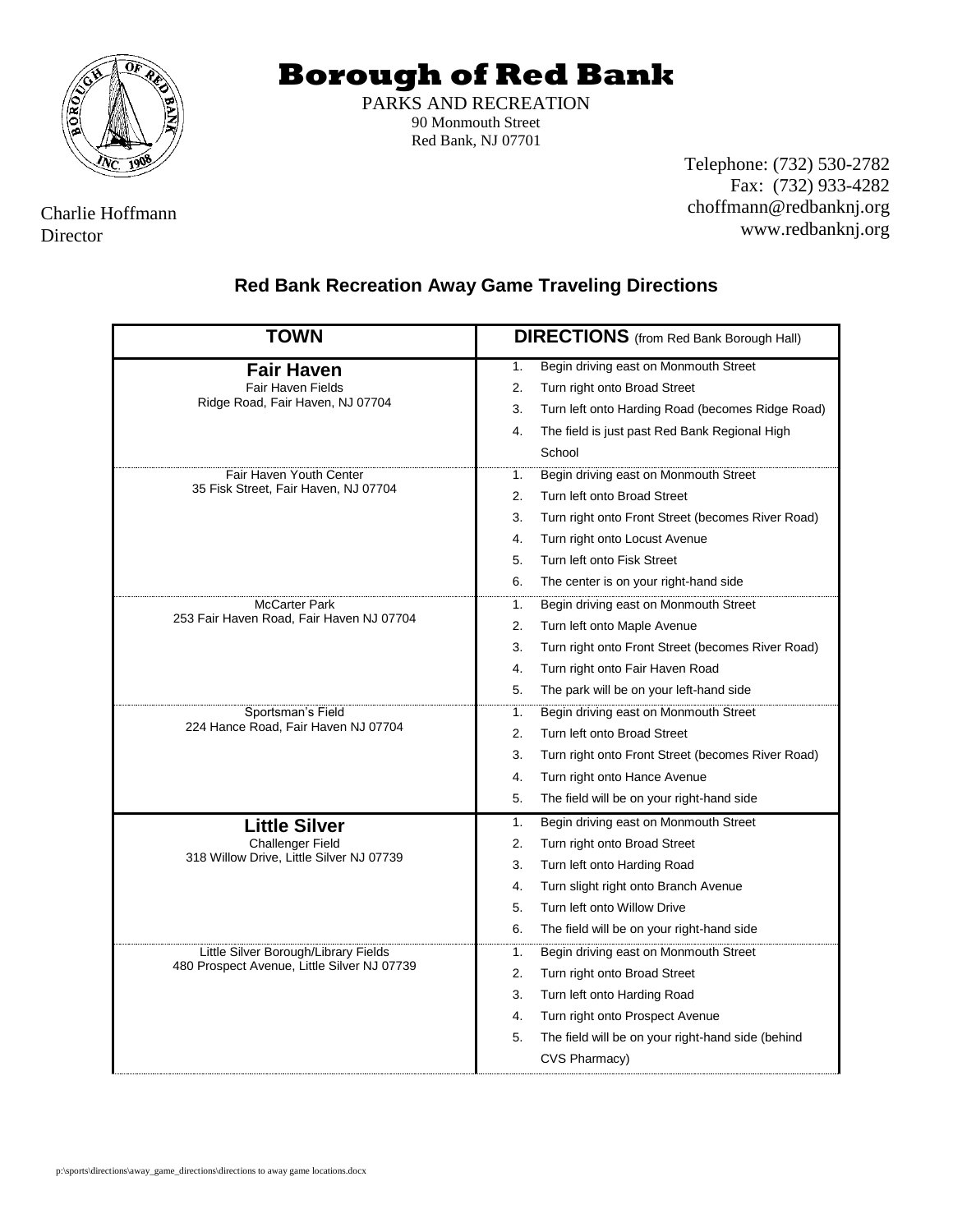| Little Silver Firehouse Field<br>543 Prospect Avenue, Little Silver NJ 07739 | Begin driving east on Monmouth Street<br>1.                         |
|------------------------------------------------------------------------------|---------------------------------------------------------------------|
|                                                                              | Turn right onto Broad Street<br>2.                                  |
|                                                                              | 3.<br>Turn left onto Harding Road                                   |
|                                                                              | Turn right onto Prospect Avenue<br>4.                               |
|                                                                              | The park will be on your left-hand side, behind the<br>5.           |
|                                                                              | firehouse                                                           |
| Little Silver Point Road School Field                                        | Begin driving east on Monmouth Street<br>1.                         |
| 357 Little Silver Point Road, Little Silver NJ 07739                         | 2.<br>Turn right onto Broad Street                                  |
|                                                                              | Turn left onto Harding Road<br>3.                                   |
|                                                                              | Turn right onto Prospect Avenue<br>4.                               |
|                                                                              | 5.<br>Turn left onto Rumson Road                                    |
|                                                                              | 6.<br>Turn right onto Seven Bridges Road                            |
|                                                                              | 7.<br>Turn left onto Little Silver Point Road                       |
|                                                                              | 8.<br>The school will be on your right-hand side                    |
| <b>Sickles Park</b>                                                          | Begin driving east on Monmouth Street<br>1.                         |
| 200 Rumson Road, Little Silver, NJ 07739                                     | Turn right onto Broad Street<br>2.                                  |
|                                                                              | 3.<br>Turn left onto Harding Road                                   |
|                                                                              | Turn slight-right onto Branch Avenue<br>4.                          |
|                                                                              | 5.<br>Turn left onto Rumson Road                                    |
|                                                                              | 6.<br>The field will be on your left-hand side                      |
| <b>Middletown</b>                                                            | Begin driving east on Monmouth Street<br>1.                         |
| Normandy Field                                                               | Turn left onto Maple Avenue<br>2.                                   |
| Nutswamp Road, Middletown NJ 07748                                           | 3.<br>Turn left onto Front Street                                   |
|                                                                              | 4.<br>Drive across the Hubbard Bridge into Middletown               |
|                                                                              | 5.<br>Turn right onto Hubbard Avenue (becomes                       |
|                                                                              | Nutswamp Road)                                                      |
|                                                                              | The park will be on your right-hand side<br>6.                      |
| <b>Eatontown</b>                                                             | Head East on Monmouth St toward Maple Ave<br>1.                     |
| Memorial Middle school                                                       | Turn right at the 1 <sup>st</sup> cross street onto Maple Ave<br>2. |
| 7 Grant Ave, Eatontown, NJ 07724                                             | Turn right onto NJ-35 S/Broad St<br>3.                              |
|                                                                              | Turn right onto South St<br>4.                                      |
|                                                                              | 5.<br>Turn right onto Buttonwood Ave                                |
|                                                                              | Keep left onto Grant Ave(Fields will be on the left)<br>6.          |
| <b>Monmouth Beach</b>                                                        | Begin driving east on Monmouth Street<br>1.                         |
| Raccoon Island                                                               | 2.<br>Turn right onto Broad Street                                  |
| 1 Highland Way, Monmouth Beach NJ 07750                                      | 3.<br>Turn left onto Harding Road                                   |
|                                                                              | Turn right onto Branch Avenue (becomes Oceanport<br>4.              |
|                                                                              | Avenue)                                                             |
|                                                                              | Turn left onto Port au Peck Avenue<br>5.                            |
|                                                                              | Turn right onto Monmouth Boulevard<br>6.                            |
|                                                                              | Turn left onto Patten Avenue<br>7.                                  |
|                                                                              | 8.<br>Turn left onto Meadow Avenue                                  |
|                                                                              | Turn right onto Highland Way (park is ahead)<br>9.                  |
| <b>Griffin Field</b>                                                         | Head East on Monmouth St, toward Maple Ave<br>1.                    |
| Griffin Street, Monmouth Beach, NJ 07750                                     | Take Branch Ave and make left onto Rumson Rd<br>2.                  |
|                                                                              | 3.<br>Take Rumson Rd all the way to Sea Bright                      |
|                                                                              |                                                                     |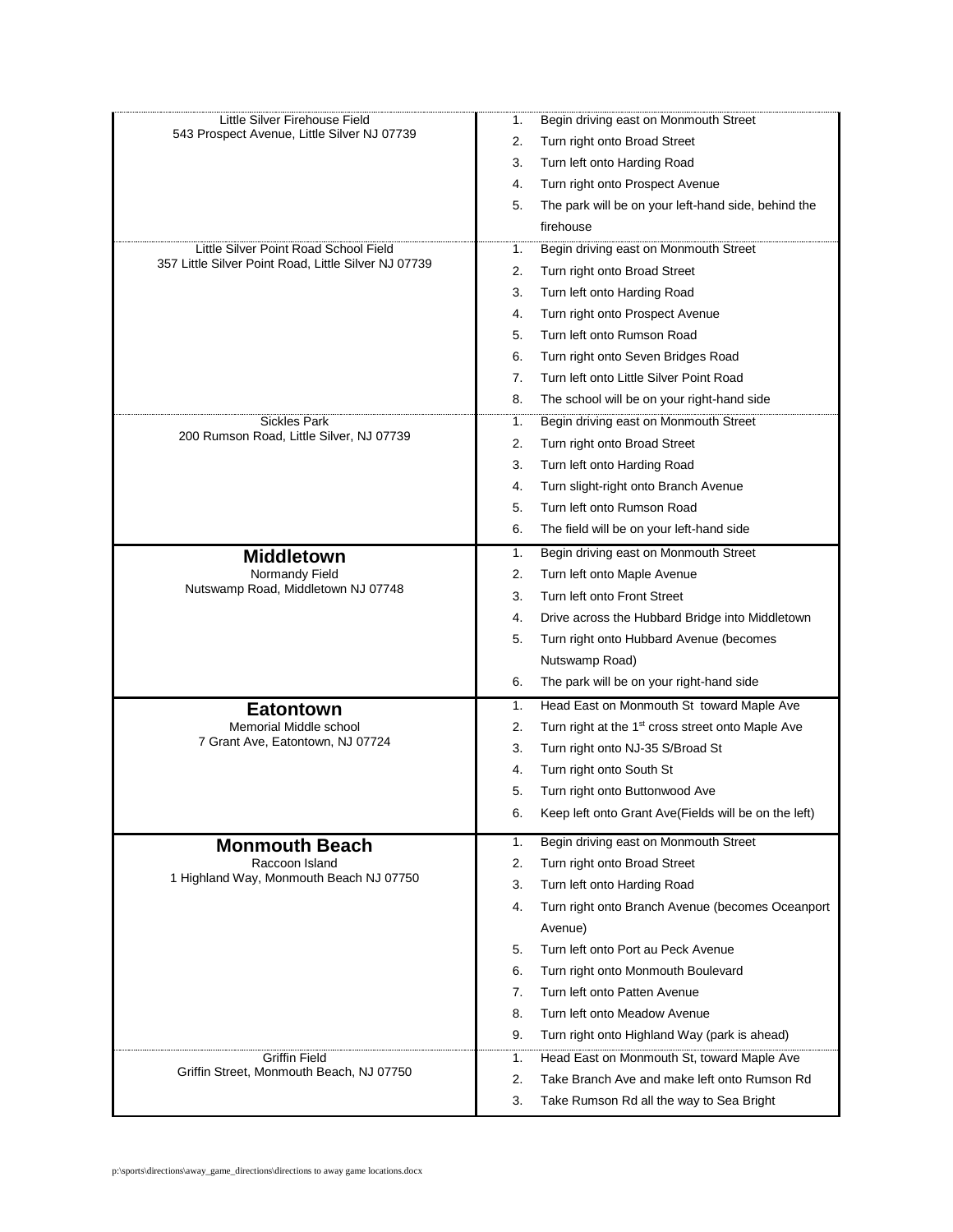|                                                          | Make right onto Ocean Ave. Continue for 2.5 miles<br>4.    |
|----------------------------------------------------------|------------------------------------------------------------|
|                                                          | Make right onto Beach Rd<br>5.                             |
|                                                          | Make left onto Riverdale Ave<br>6.                         |
|                                                          | Make right onto Griffin St(all the way down to left)<br>7. |
|                                                          | Begin driving east on Monmouth Street<br>1.                |
| <b>Oceanport</b><br><b>Blackberry Bay Park</b>           | Turn right onto Broad Street<br>2.                         |
| 430 Port au Peck Avenue, Oceanport NJ 07757              | Turn left onto Harding Road<br>3.                          |
|                                                          | Turn slight right onto Branch Avenue (becomes<br>4.        |
|                                                          | Oceanport Avenue)                                          |
|                                                          | Turn left onto E Main Street<br>5.                         |
|                                                          | Turn left onto Port au Peck Avenue<br>6.                   |
|                                                          | 7.<br>Blackberry Bay Park will be on your left-hand side   |
| <b>Rumson</b>                                            | Begin driving east on Monmouth Street<br>1.                |
| Forrestdale School Field                                 | 2.<br>Turn left onto Maple Avenue                          |
| 60 Forrest Avenue, Rumson NJ 07760                       | 3.<br>Turn right onto Front Street (becomes River Road)    |
|                                                          | 4.<br>Turn right onto Bingham Avenue                       |
|                                                          | Turn left onto Narumson Street<br>5.                       |
|                                                          | Turn right onto Forrest Avenue<br>6.                       |
|                                                          | The school will be on your right-hand side<br>7.           |
| Meadowridge Park                                         | Begin driving east on Monmouth Street<br>1.                |
| Ridge Road, Rumson NJ 07760                              | 2.<br>Turn right onto Broad Street                         |
|                                                          | Turn left onto Harding Road (becomes Ridge Road)<br>3.     |
|                                                          | The park is just past Red Bank Regional High<br>4.         |
|                                                          | School                                                     |
| Piping Rock Memorial Park                                | Begin driving east on Monmouth Street<br>1.                |
| East River Road, Rumson NJ 07760                         | Turn left onto Maple Avenue<br>2.                          |
|                                                          | 3.<br>Turn right onto Front Street (becomes River Road)    |
|                                                          | Continue on River Road past the Oceanic Bridge<br>4.       |
|                                                          | 5.<br>The park will be on your right-hand side             |
| <b>Riverside Park</b><br>Wardell Avenue, Rumson NJ 07760 | 1.<br>Begin driving east on Monmouth Street                |
|                                                          | Turn right onto Broad Street<br>2.                         |
|                                                          | 3.<br>Turn left onto Harding Road                          |
|                                                          | Turn slight-right onto Branch Avenue<br>4.                 |
|                                                          | Turn left onto Rumson Avenue<br>5.                         |
|                                                          | Turn right onto Wardell Avenue<br>6.                       |
|                                                          | 7.<br>The park will be on your right-hand side             |
| Rogers Park<br>Lafayette Street, Rumson NJ 07760         | Begin driving east on Monmouth Street<br>1.                |
|                                                          | 2.<br>Turn left onto Maple Avenue                          |
|                                                          | Turn right onto Front Street (becomes River Road)<br>3.    |
|                                                          | 4.<br>Turn right onto Lafayette Street                     |
|                                                          | 5.<br>The park will be on your right-hand side             |
| <b>Victory Park</b><br>West River Road, Rumson NJ 07760  | Begin driving east on Monmouth Street<br>1.                |
|                                                          | 2.<br>Turn right onto Maple Avenue                         |
|                                                          | 3.<br>Turn right onto Front Street (becomes River Road)    |
|                                                          | The park will be on your left-hand side<br>4.              |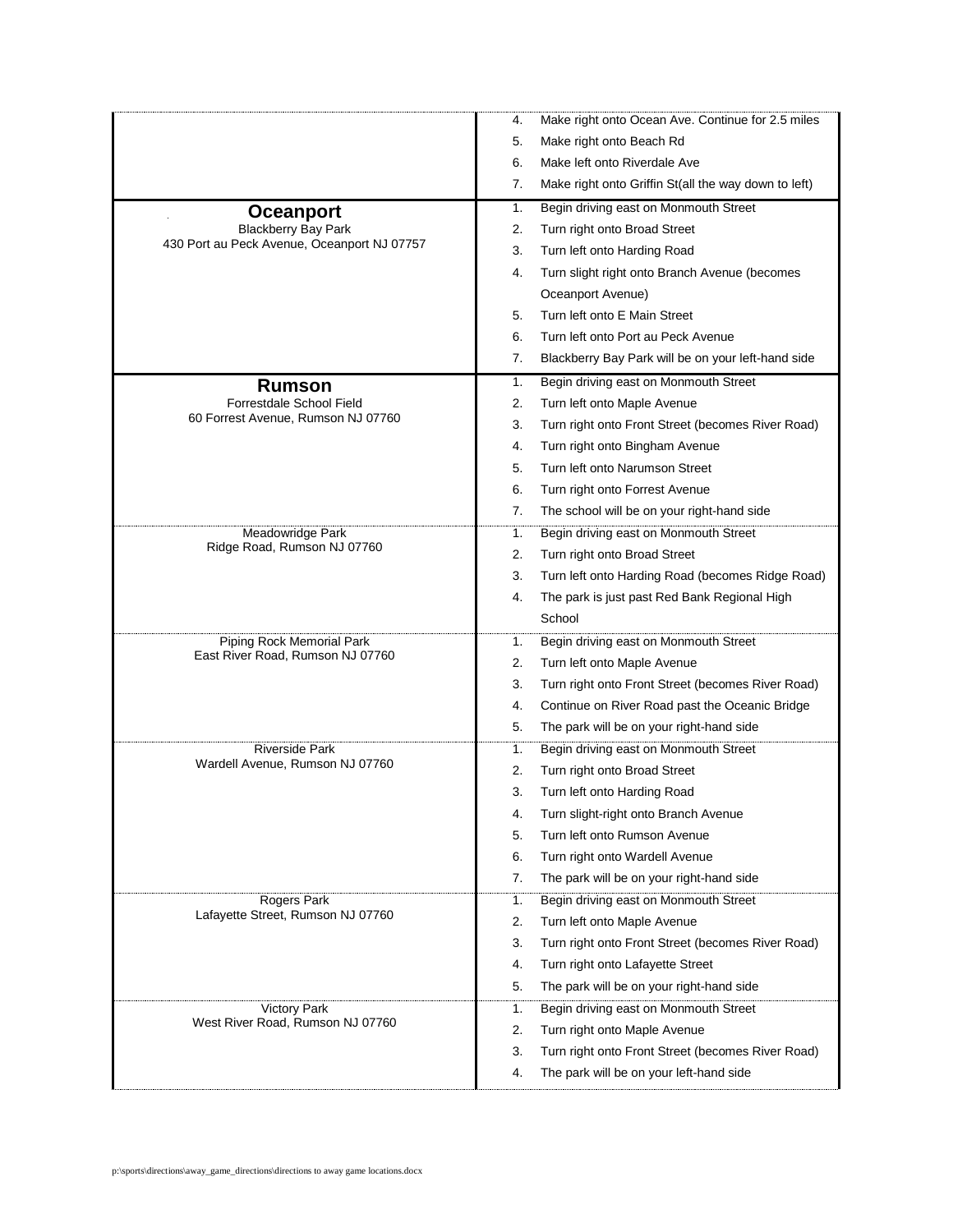|                                              | Begin driving east on Monmouth Street<br>1.        |
|----------------------------------------------|----------------------------------------------------|
| <b>Shrewsbury</b><br>Manson Park             | Turn right onto Maple Avenue<br>2.                 |
| 478 Sycamore Avenue, Shrewsbury NJ 07702     |                                                    |
|                                              | 3.<br>Turn right onto Sycamore Avenue              |
|                                              | The park will be on your left-hand side<br>4.      |
| Patterson Park                               | Begin driving east on Monmouth Street<br>1.        |
| Patterson Avenue, Shrewsbury NJ 07702        | Turn right onto Maple Avenue<br>2.                 |
|                                              | Turn right onto Patterson Avenue<br>3.             |
|                                              | The park will be on your right-hand side<br>4.     |
| Shrewsbury Borough Public School Field       | Begin driving east on Monmouth Street<br>1.        |
| 20 Obre Place, Shrewsbury NJ 07702           | 2.<br>Turn right onto Maple Avenue                 |
|                                              | Turn right onto Obre Place<br>3.                   |
|                                              | The school will be on your left-hand side<br>4.    |
| Sickels Park                                 | 1.<br>Begin driving east on Monmouth Street        |
| Sickels Place, Shrewsbury, NJ 07702          | Turn right onto Broad Street<br>2.                 |
|                                              | Turn left onto White Street (not White Road)<br>3. |
|                                              | Turn left on Sickels Place<br>4.                   |
|                                              | 5.<br>The park is at the end of the street         |
| <b>Tinton Falls</b>                          | Begin driving east on Monmouth Street<br>1.        |
| <b>Atchinson Fields</b>                      | Turn right onto Maple Avenue (becomes RT-35)<br>2. |
| 961 Sycamore Avenue, Tinton Falls NJ 07724   | 3.<br>Turn right onto Sycamore Avenue              |
|                                              | 4.<br>The park will be on your right-hand side     |
| Hance Park                                   | Begin driving east on Monmouth Street<br>1.        |
| Cherry Street, Tinton Falls NJ 07724         | 2.<br>Turn right onto Maple Avenue                 |
|                                              | 3.<br>Turn right onto Newman Springs Road          |
|                                              | Turn left onto Shrewsbury Avenue<br>4.             |
|                                              | 5.<br>Turn right onto Peach Street                 |
|                                              | 6.<br>Turn right onto Blossom Street               |
|                                              | 7.<br>Turn right onto Cherry Street                |
|                                              | The park will be on your left-hand side<br>8.      |
| Hockhockson Park                             | Begin driving east on Monmouth Street<br>1.        |
| 295 Hockhockson Road, Tinton Falls NJ 07724  | 2.<br>Turn right onto Maple Avenue (becomes RT-35) |
|                                              | 3.<br>Turn right onto Tinton Avenue                |
|                                              | Turn left onto Wayside Road<br>4.                  |
|                                              | 5.<br>Turn right onto Pine Brook Road (becomes     |
|                                              | Sqaunkum Road)                                     |
|                                              | Turn right onto Hockhockson Road<br>6.             |
|                                              | 7.<br>The park will be on your right-hand side     |
| Liberty II Park                              | Begin driving east on Monmouth Street<br>1.        |
| 1420 West Park Avenue, Tinton Falls NJ 07724 | 2.<br>Turn right onto Maple Avenue (becomes RT-35) |
|                                              | 3.<br>Turn right onto Wyckoff Road (becomes Shafto |
|                                              | Road)                                              |
|                                              | Turn slight-right onto Wayside Road<br>4.          |
|                                              |                                                    |
|                                              | 5.<br>Turn right onto West Park Avenue             |
|                                              | The park will be on your left-hand side<br>6.      |